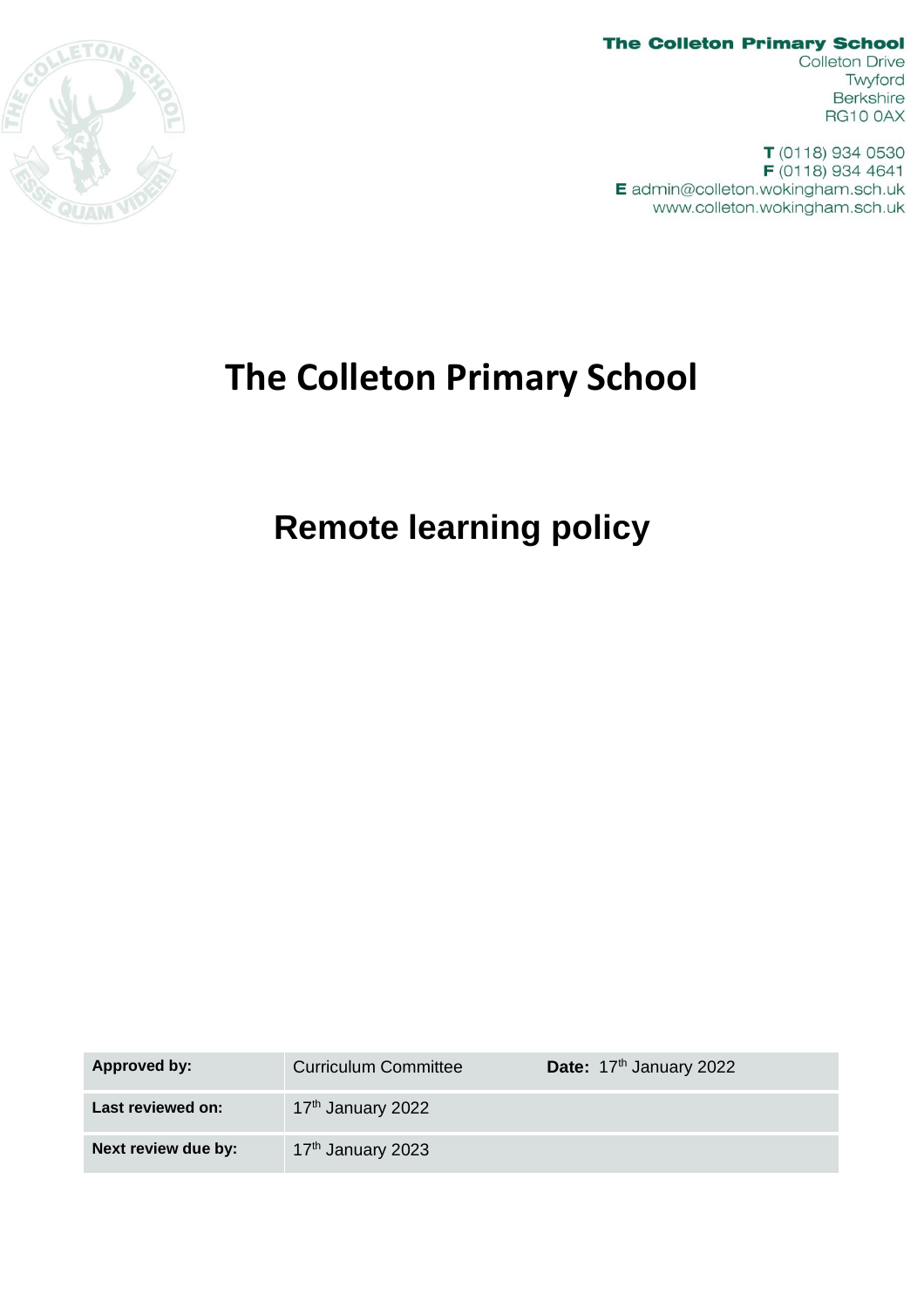## **Contents**

## <span id="page-1-0"></span>**1. Aims**

At The Colleton Primary school we are keen to ensure that pupils have access to learning resources and support they need to be successful in their learning.

Through the implementation of this policy, we aim to ensure all stakeholders are clear on what remote provision will be offered and the responsibilities of all parties should there be a need for remote learning to be used.

This policy aims to:

- Minimise the disruption to pupils' education and the delivery of the curriculum
- Ensure provision is in place so that all pupils have access to high quality learning resources
- Ensure consistency in the approach to remote learning for pupils who aren't in school
- Set out expectations for all members of the school community with regards to remote learning
- Protect pupils from risks associated with using devices connected to the internet
- Ensure staff, parent and pupil data is not lost or misused
- Ensure all pupils have the provision they need to complete their learning to the best of their ability and to remain happy, healthy and supported during any period of remote learning

## <span id="page-1-1"></span>**2. Roles and responsibilities**

School staff will:

- Adhere to this policy during periods of remote learning;
- Report any safeguarding incidents to the DSL asking for guidance as appropriate
- Take part in any training conducted to meet the requirements of this policy, including training on how to use the necessary electronic software or equipment
- Report any dangers or potential dangers they identify, as well as any concerns they may have about remote learning to the Head teacher or their team leader
- Report any defects on school-owned equipment used for remote learning to a member of the computing team.

### **2.1 Teachers**

When providing remote learning, teachers must be available in normal working hours.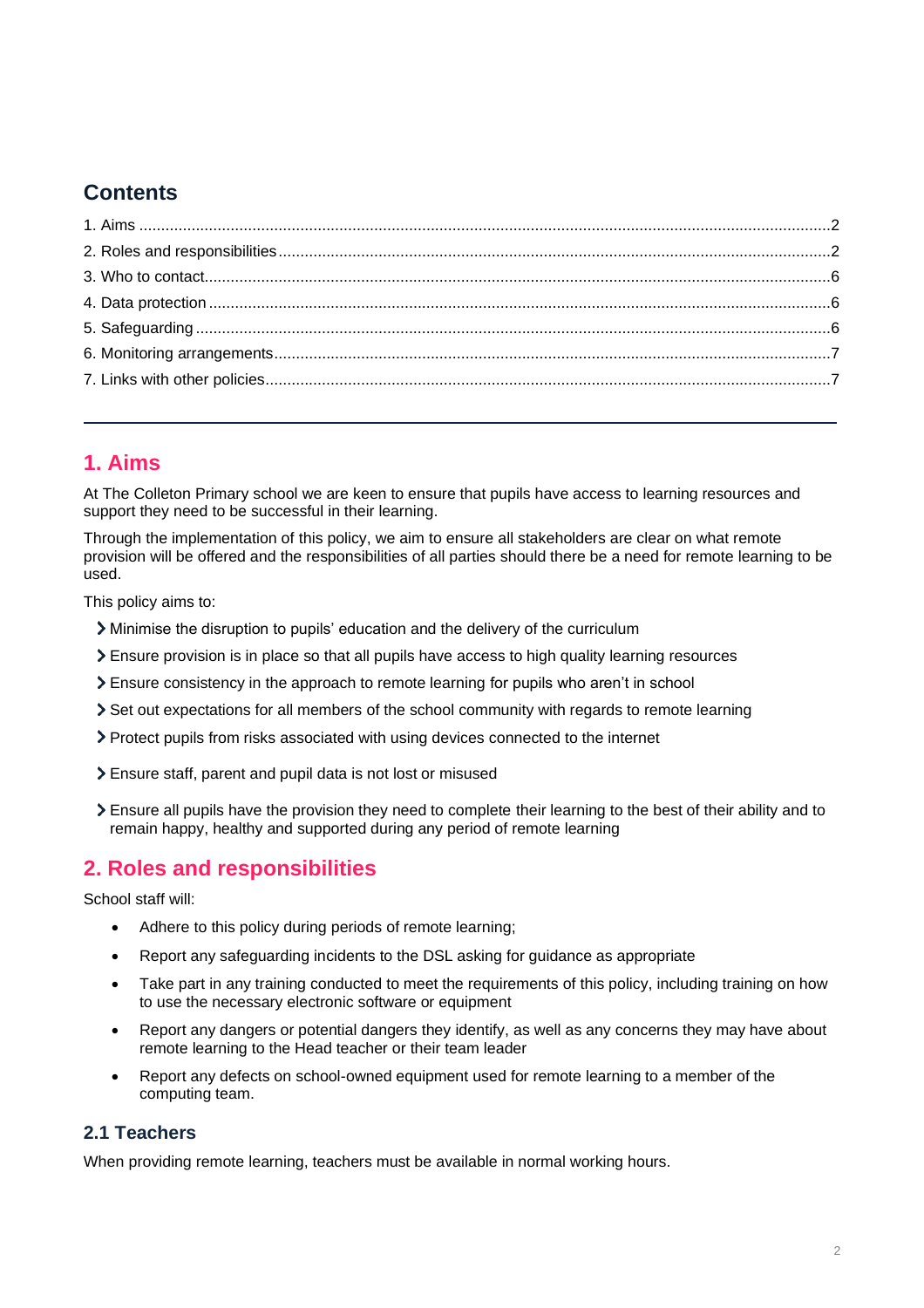If they're unable to work for any reason during this time, for example due to sickness or caring for a dependent, they should report this using the normal absence procedure.

When providing remote learning, teachers are responsible for:

- > Setting work:
	- $\circ$  Teachers will provide input and work for pupils that is in line with the learning taking place in teams. Some of this will be offered with a live input/ streamed from school or home.
	- $\circ$  If children need to self-isolate but are well enough to work then teaching staff will be responsible for planning which inputs are suitable to stream live and set up the appropriate meetings for those at home to access the input
	- $\circ$  Teams will be used as the main platform for setting learning and communicating with those not in school
	- $\circ$  The learning provided will match that set for those in school as much as possible
	- $\circ$  Remote learning material need to be uploaded onto Teams by the end of the first day of isolation at the latest.
	- $\circ$  work should be uploaded onto Teams in the correct team area ie MT work should be uploaded to MT team
	- o Planning will be completed in teaching teams to ensure consistency across reg groups and share workload
	- $\circ$  Children with EHCPs or SEN will be provided with suitable materials for them to access with support at home that may differ from that set for the rest of the teaching group
- > Providing feedback on work:

 $\blacktriangleright$ 

- $\circ$  Teachers will give feedback in different ways to pupils: This will depend on the subject and age and development of the child. Some learning may have answers provided so children can self correct with their family at home
- $\circ$  Children may upload their work or take photos of their work and upload them depending on the learning taking place. There will be folders within their Teams area to enable this
- $\circ$  Some children may prefer to bring paper copies back to school following their period of isolation
- $\circ$  Teachers can be expected to give feedback to completed remote learning, uploaded to Teams, around 2/3 times per week in a variety of formats. Children may receive feedback via their Feedback Document, the Posts section on their Teams channel, verbally during live lessons or through other forms of communication, such as phone calls and emails.

Xeeping in touch with pupils who aren't in school and their families:

- If children are self isolating but well enough to access remote learning the school will provide daily opportunities to join some inputs so that regular contact is made with the teacher and class
- $\circ$  Teachers will communicate with families via the conversation part of Teams area. If children have any queries about their learning it should posted there. Teachers will sometimes interact if appropriate with children during live lessons but are not always able to answer queries during a live lesson or their teaching day however they will respond as soon as they are in a position to do so after school. Sometimes it maybe appropriate to arrange a follow up call via Teams or telephone
- o In the instance of a complaint or concern shared by families or pupils accessing remote learning our complaints policy should be followed in the same way it would be if a child was accessing face to face education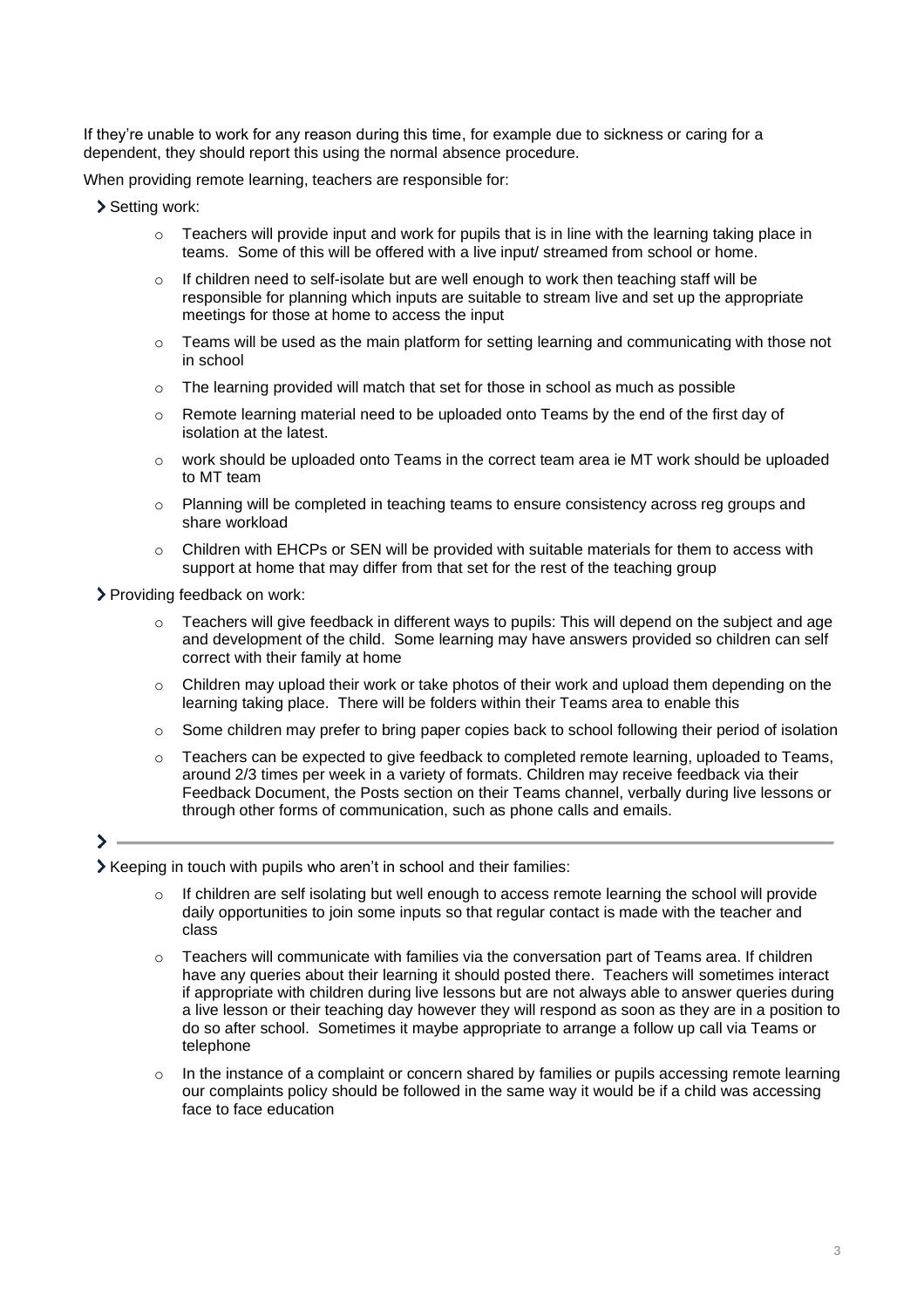- $\circ$  Children should all have their login details to access Teams. If for any reason they are unable to access Teams please contact the office via [admin@colleton.wokingham.sch.uk](mailto:admin@colleton.wokingham.sch.uk) to resolve any issues at the earliest opportunity
- $\circ$  Children need to be supervised during any live inputs by an adult in the same room

Attending virtual meetings with staff, parents and pupils:

- Dress code is the same as when in school
- $\circ$  Teachers should have a neutral or blurred background if teaching from home and ensure that background noise and view from camera avoid anything inappropriate being shared on during the session.
- $\circ$  Teachers streaming lessons from school will ensure there are no children seen in any parts of the lesson and that GDPR guidance is followed??

#### **2.2 Teaching support staff**

When assisting with remote learning, teaching support staff must be available in their working hours

If they're unable to work for any reason during this time, for example due to sickness or caring for a dependent, they should report this using the normal absence procedure.

When assisting with remote learning, teaching assistants are responsible for:

- Supporting pupils who aren't in school with learning remotely by:
	- $\circ$  Joining live lessons to support the teacher and answer questions of children if necessary
	- o Man the chat function during teaching sessions
	- o Produce resources / record sessions for future use
	- o Support children with reading/ interventions where appropriate
	- o Attend drop in sessions with children where appropriate
- Attending virtual meetings with teachers, parents and pupils:
	- o Dress code expectation is the same as when in school
	- $\circ$  Have a neutral background when meeting from home and ensure background noise and view from camera avoid anything inappropriate being seen or heard.

#### **2.3 Subject leads**

Alongside their teaching responsibilities, subject leads are responsible for:

- Considering whether any aspects of the subject curriculum need to change to accommodate remote learning
- Working with teachers teaching their subject remotely to make sure all work set is appropriate and consistent
- Alerting teachers to resources they can use to teach their subject remotely

Alongside their other responsibilities the SENCO is responsible for:

- Supporting teachers and 1:1s in providing appropriate work for children with EHCP or high needs
- Monitoring the remote work set by teachers for those children

#### **2.4 Senior leaders**

Alongside any teaching responsibilities, senior leaders are responsible for:

Co-ordinating the remote learning approach across the school to ensure consistency of provision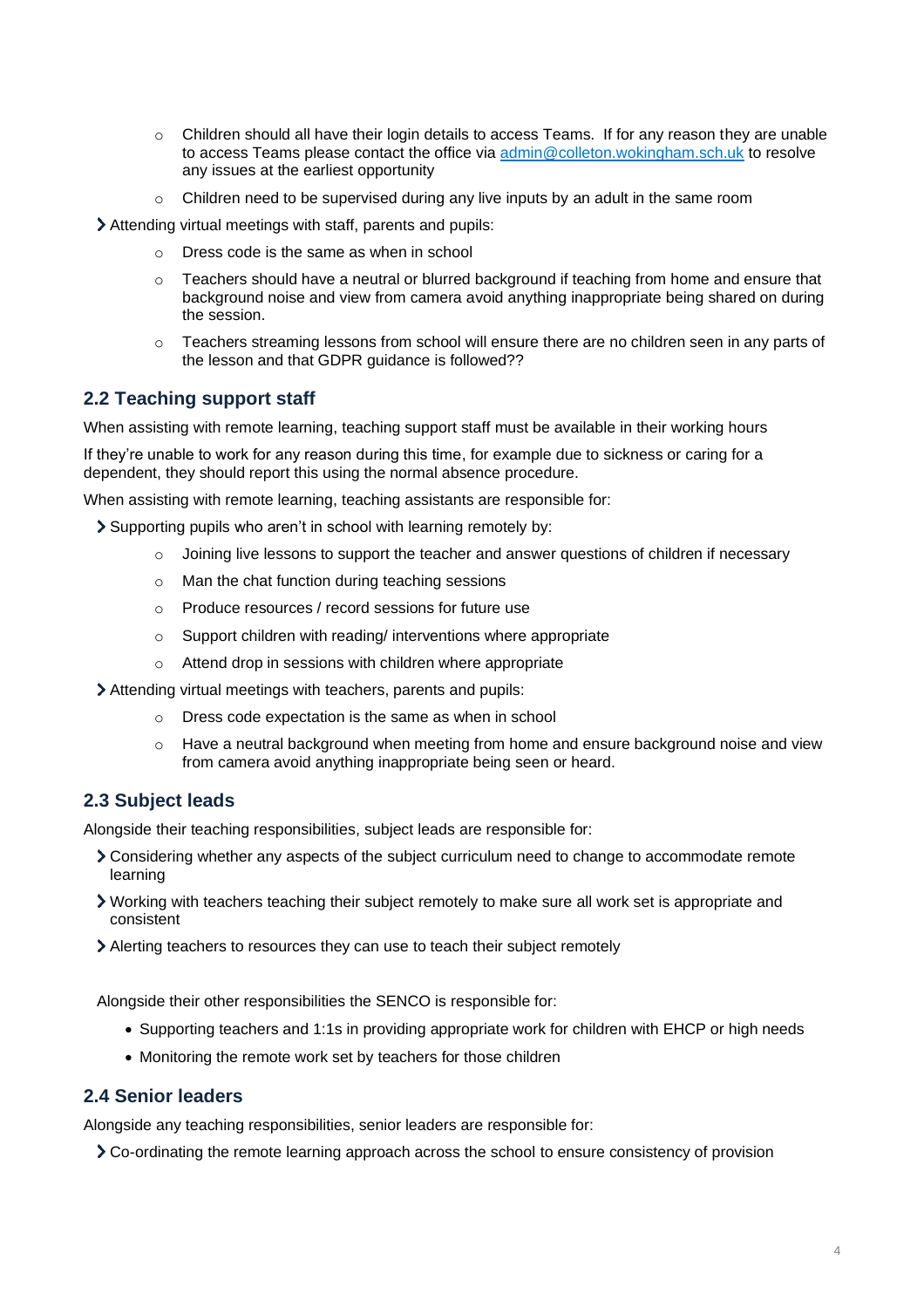- Monitoring the effectiveness of remote learning by regularly reviewing work set within teams and across school and seeking feedback from pupils and families
- Monitoring the security of remote learning systems, including data protection and safeguarding considerations

#### **2.5 Designated safeguarding lead**

The DSL is responsible for:

Ensuring that appropriate safeguarding procedures are in place and adhered to. They are also responsible for investigating any safeguarding concerns raised by staff and families.

#### **2.6 Computing Team**

Computing team have oversight of our remote learning provision and are responsible for:

- Ensuring that any IT issues are either resolved locally or via our IT support provider
- Helping staff and parents with any technical issues they're experiencing or signposting them to the correct support
- Reviewing the security of remote learning systems and flagging any data protection breaches to the data protection officer
- Supporting teachers to assist pupils and parents with accessing the internet or devices

#### **2.7 Pupils and parents**

Staff can expect pupils learning remotely to:

- $\geq$  Be contactable during the school day at certain times–they may not always be on Teams
- Complete work to the deadline set by teachers
- > Attend live inputs
- Seek help if they need it, from teachers or teaching assistants
- Alert teachers if they're not able to complete work
- Continue to display our school values when participating on line

Staff can expect parents with children learning remotely to:

- Make the school aware if their child is sick or otherwise can't complete work
- Support their child accessing remote learning if needed
- Seek help from the school if they need it
- > Be respectful when making any complaints or concerns known to staff
- > Be in the same room when children are accessing any live learning sessions

#### **2.8 Governing board**

The governing board is responsible for:

- Monitoring the school's approach to providing remote learning to ensure education remains as high quality as possible
- Ensuring that staff are certain that remote learning systems are appropriately secure, for both data protection and safeguarding reasons.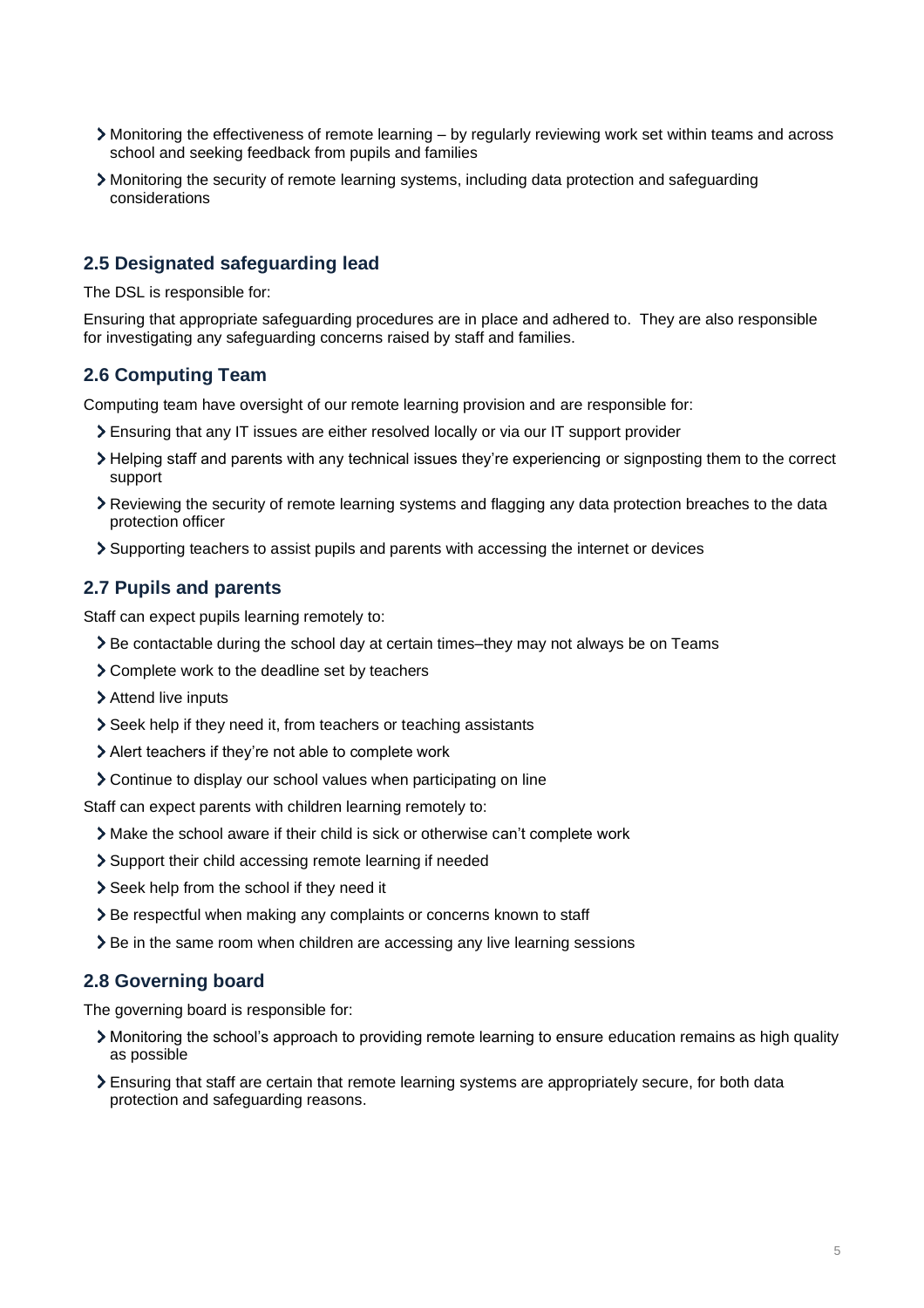## <span id="page-5-0"></span>**3. Who to contact**

If staff have any questions or concerns about remote learning, they should contact the following individuals:

- $\blacktriangleright$  Issues in setting work talk to their team leader or subject team
- $\ge$  Issues with behaviour talk to their team leader
- $\ge$  Issues with IT contact IT support
- Issues with their own workload or wellbeing talk to their line manager
- Concerns about data protection talk to the data protection officer
- Concerns about safeguarding talk to the DSL

## <span id="page-5-1"></span>**4. Data protection**

#### **4.1 Accessing personal data**

When accessing personal data for remote learning purposes, all staff members will:

- Only use their school email account and never use personal messaging systems
- Use office 365 and Teams to store any school related data
- Record any safeguarding concerns as per our safeguarding policy

#### **4.2 Processing personal data**

Staff members may need to collect and/or share parents personal data such as email addresses

However, staff are reminded to collect and/or share as little personal data as possible online.

#### **4.3 Keeping devices secure**

All staff members will take appropriate steps to ensure their devices remain secure. This includes, but is not limited to:

- Keeping the device password-protected strong passwords need to be 14 characters long, with at least one capital letter, one symbol and one number – four unconnected words is suggested by national cyber security ie Fair£Fuel2Lump
- Ensuring the hard drive is encrypted this means if the device is lost or stolen, no one can access the files stored on the hard drive by attaching it to a new device
- Making sure the device locks if left inactive for a period of time
- Not sharing the device among family or friends
- Installing antivirus and anti-spyware software
- Keeping operating systems up to date always install the latest updates

## <span id="page-5-2"></span>**5. Safeguarding**

All staff members are responsible for safeguarding of children. If any concerns arise regarding safeguarding whilst using remote learning ie a child discloses or staff see or hear behaviours that concern them this will be reported immediately to the DSL.

## **5.1 Online safety Video and audio communication**

All staff and pupils using video or audio communication i.e. Microsoft TEAMs meetings should comply with the following: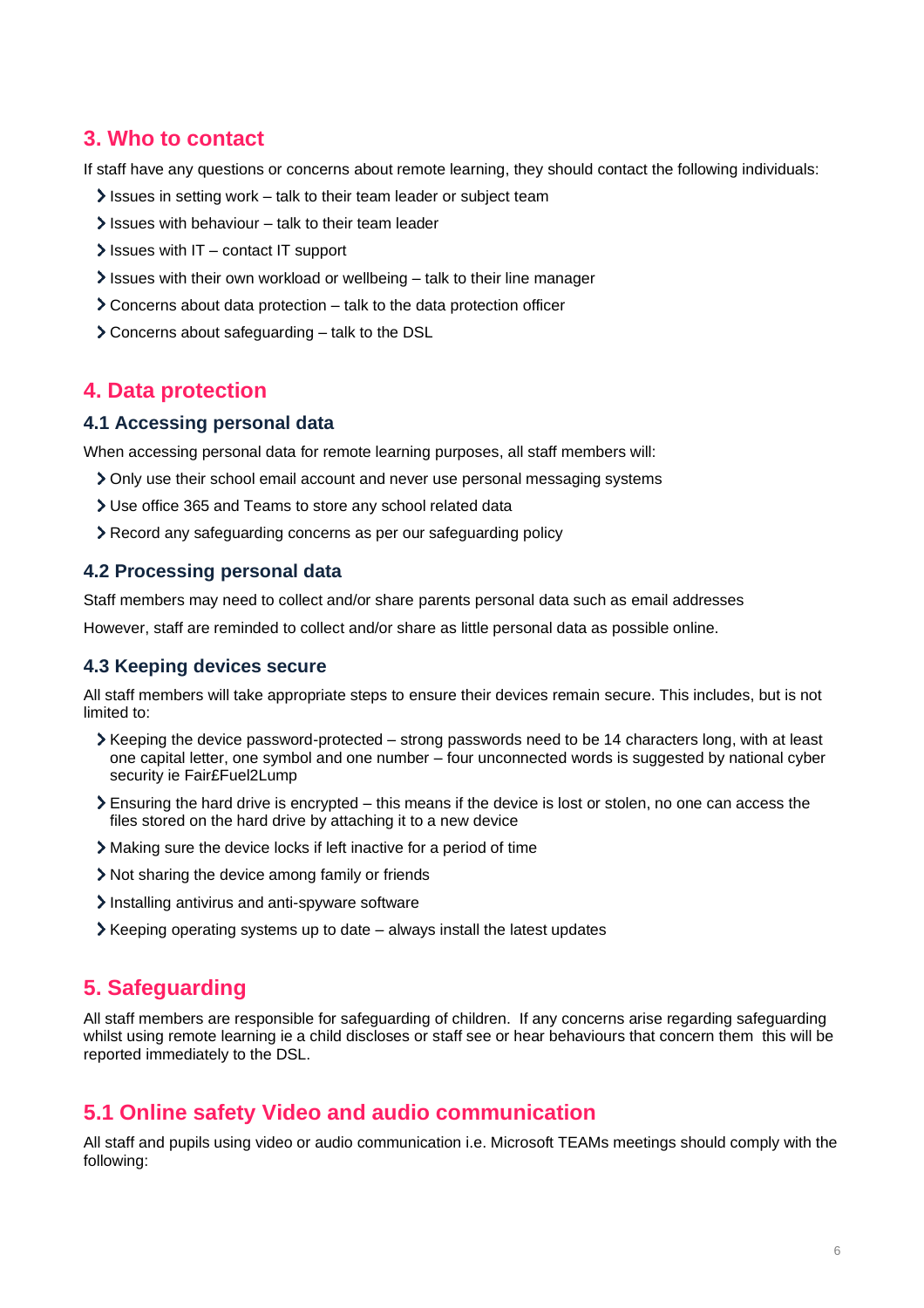- All children will be taught how to log onto their Teams account;
- Teachers will be able to share their screens in order to provide frequent, clear explanations of new content;
- Whilst on calls, children must mute their microphones;
- Children will use the raise hand feature during a meeting when they want to speak if the whole class is self-isolating. This option will not be available during live lessons.
- Wear suitable clothing this includes others in their household;
- Be situated in a suitable 'public' living area within the home with an appropriate background 'private' living areas within the home, such as bedrooms, are not permitted during video communication;
- Maintain the standard of behaviour expected in school;
- Use appropriate language this includes others in their household;
- Use the necessary equipment and computer programs as intended;
- Not record, store, or distribute video material without permission;
- Children will not set up their own personal Teams;
- Children will not share details of any other children's names that they see on Teams.
- Teachers will record live inputs. These recordings will be removed from Teams at the end of the day.
- Pupils not using devices or software as intended may be removed from sessions

## 5**.2 Parental Engagement**

During the period of remote learning, the school and parents will work in partnership to:

• Be aware and reinforce the importance of children staying safe online – Parents should monitor children's use of social media, you-tube and gaming to ensure E-safety for children whilst they are working from home.

• Encourage parents to set age-appropriate parental controls on devices and internet filters to block malicious websites.

- Ensure parents are aware of the expectation of remote learning for their child(ren)
- The school will direct parents to useful resources to help them keep their children safe online.

• The school will not be responsible for providing access to the internet off the school premises and will not be responsible for providing online safety software, e.g. anti-virus software, on devices not owned by the school.

## <span id="page-6-0"></span>**6. Monitoring arrangements**

This policy will be reviewed as and when updates to home learning are provided by the school or government. At every review it will be approved by SLT and reviewed annually by the Governing body.

## <span id="page-6-1"></span>**7. Links with other policies**

This policy is linked to our:

- > Behaviour policy
- > Child protection policy
- > E safety policy
- > Data protection policy and privacy notices
- > Home-school agreement